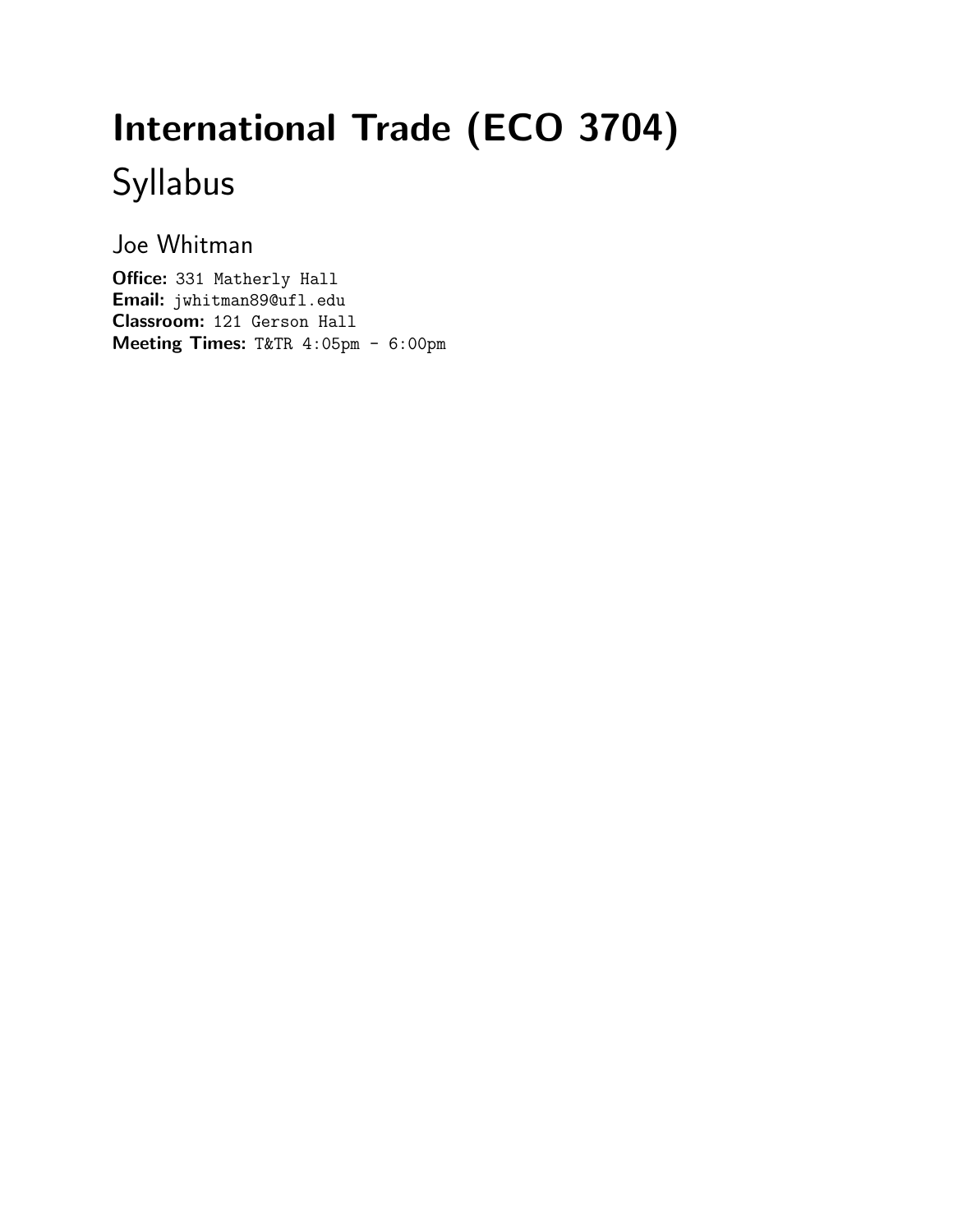## **What is this Course About?**

This course will introduce you to the economics of international trade. We will begin by exploring why countries engage in international trade at all. Next we will explore the effects of trade on prices, wages, and welfare. This includes how resources move between countries and, for example, why some firms choose to engage in offshoring while others prefer to produce in their home country. Finally, we will discuss how countries affect international trade through policies – such as tariffs – and how these policies affect the global economy.

## **Course Information and Policies**

- *Website:* This course has a website on Canvas (<elearning.ufl.edu>). Assignments and grades will be posted here. If you have trouble logging in, please let me know.
- *Office Hours:* I am available in my office (331 Matherly Hall) Monday and Wednesday from 1pm-3pm. You can also reach me by email at jwhitman89@ufl.edu to schedule an appointment.
- *Textbooks and Course Materials:*
	- **–** "*International Trade*", 4th ed., by Robert Feenstra & Alan Taylor (ISBN: 978-1319061739). The 3rd edition (ISBN: 978-1429278447) should also be fine, although when I refer to material by page number it will be from the 4th edition.
- *Prerequisites:* Both *Principles of Microeconomics* (ECO 2013) and *Principles of Macroeconomics* (ECO 2023) are required. Completion of *Intermediate Microeconomics* (ECO 3101) is not required but would be helpful as some concepts in this course will build on the material from that course.
- *Attendance* is **required** but not graded. You are responsible for any material you may have missed during lectures and I do not distribute lecture notes. Please show up for class on time as late arrivals are very disruptive.
- *Communication:* Other than lecture and office hours, I will communicate with you through your university email and the Canvas website. I will send important class announcements via email, so please check your email regularly. Canvas announcements should also arrive via email.
- *Late work* of any kind will not be accepted.
- *Cellphones* and other electronic devices (including laptops and tablets) may not be used during class, and should be turned off or silenced to avoid disrupting other students.

## **Assignments**

Your grade is split across the following assignments:

- Problem Sets (15%)
- Miderm Exam 1 (25%)
- Miderm Exam 2 (25%)
- Final Exam (35%)

#### **Problem Sets**

Note the due dates listed in the course schedule below. Late problem sets are not accepted. You may study the problem sets with your classmates (I encourage you to study in groups!) but every student must turn in their own work. Simply copying a classmate's work is not allowed. Your answers must be legibly written or typed and graphs drawn neatly. Staple pages together and write your name on the first page so your work is not lost. Points may be deducted for failure to follow the directions given in the problem set.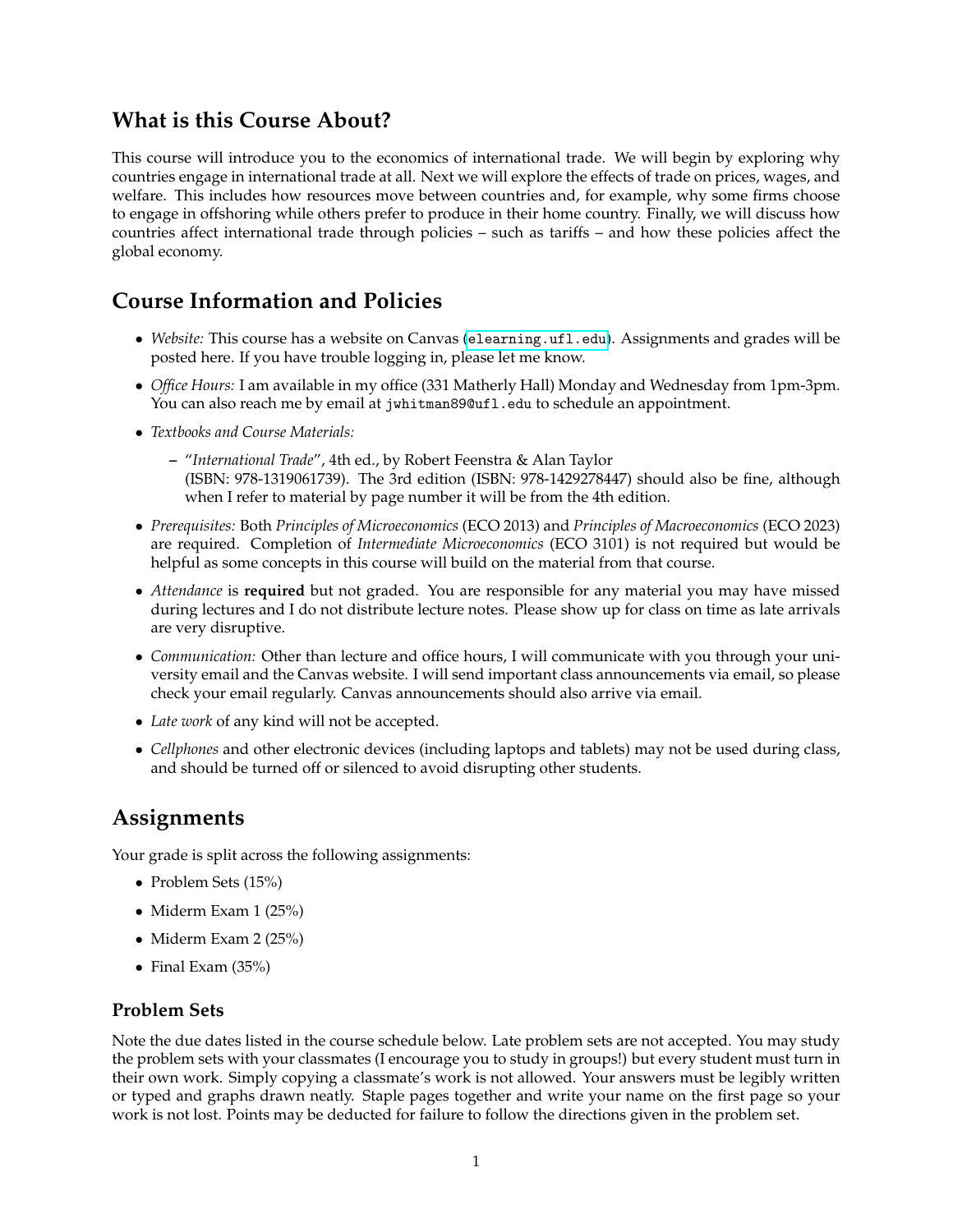#### **Exams**

All exams are given in class and closed book. Midterms are non-cumulative but may implicitly use concepts covered on previous exams. The final exam *is* cumulative and will occur on **December 14th from 8:00pm-10:00pm** in our usual classroom. You may not consult with others or use notes of any kind during the exams. **Only simple (four-function) calculators are allowed**. This means a calculator that doesn't do much more complicated than divide, multiply, add and subtract. Graphing calculators (such as the TI-83) are definitely **not** allowed. If you are unsure if your calculator is allowed, please ask. I do not bring extra materials to exams (such as calculators or pencils) so be sure to bring your own. Makeup exams are only given in extreme cases (ex. medical emergency). Makeup exams must be taken within one week of the original exam date unless the student is hospitalized or otherwise physically unable to take the exam. If you have an excused absence on an exam day, let me know well in advance so I can make accommodations.

## **Grading Policy and Scale**

I do not offer incomplete grades, substitute work, or grade changes. Extra credit is only offered under special circumstances and at my discretion. If extra credit is offered, it will be offered to the entire class. Individual students will not receive extra credit assignments. The grading scale is as follows (I do not grade on a curve):

- $(A)$  92-100
- $\bullet$  (A-) 90-91.99
- $\bullet$  (B+) 87-89.99
- $\bullet$  (B) 83-86.99
- $\bullet$  (B-) 80-82.99
- $\bullet$  (C+) 77-79.99
- $\bullet$  (C) 73-76.99
- $\bullet$  (C-) 70-72.99
- $\bullet$  (D) 60-69.99
- $(E)$  0-59.99

These letter grades correspond to your GPA according to UF's grading point guidelines.<sup>[1](#page-2-0)</sup>

## **Etiquette and Professional Conduct**

As university students, you are expected to observe common classroom etiquette and conduct yourself in a professional manner. **Any behavior that disrupts the learning of other students is unacceptable**. The following guidelines are given to help students who are still adjusting to a university environment or are otherwise unsure about classroom etiquette.

- Arrive on time and remain in class for the duration of the lecture. If you must leave, do so as quietly as possible so you minimize the disruption to other students.
- Bring necessary materials to class, such as a notebook and a writing instrument. Supplies will not be provided to you.
- Avoid side conversations with your classmates during lecture. This is very distracting to other students and to your instructor.
- All communication should be polite and courteous.

<span id="page-2-0"></span><sup>1</sup><catalog.ufl.edu/ugrad/current/regulations/info/grades.aspx>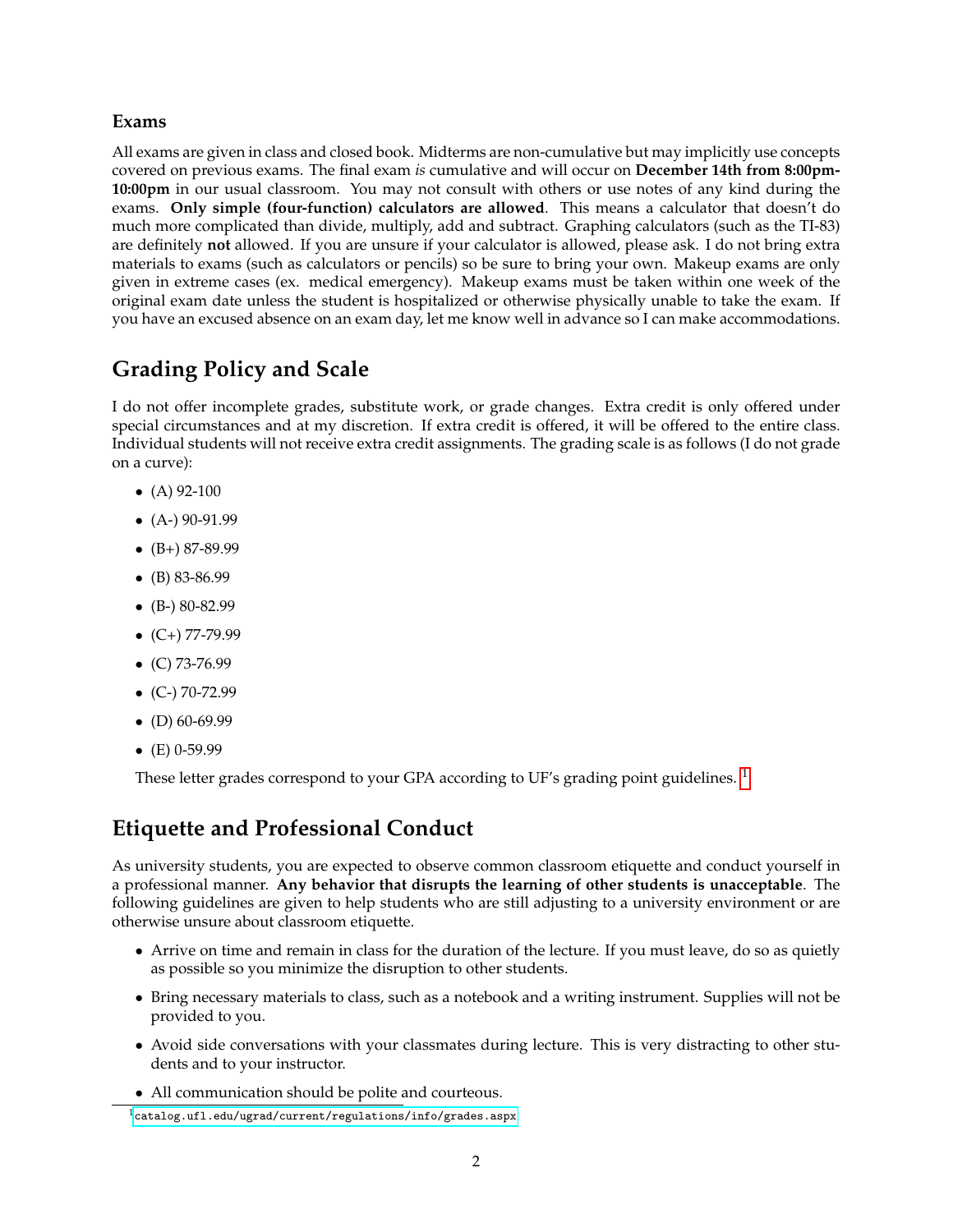## **Online Course Evaluation**

Students in this course can provide feedback on the quality of my instruction by completing evaluations online at: <evaluations.ufl.edu>. These evaluations are typically open during the last two or three weeks of the semester, but I will remind you of the specific times when they are open. These evaluations help me become a better instructor so I strongly encourage you to complete them.

## **Academic Honesty**

The following is a statement from the University of Florida regarding academic honesty: "UF students are bound by The Honor Pledge which states, 'We, the members of the University of Florida community, pledge to hold ourselves and our peers to the highest standards of honor and integrity by abiding by the Honor Code. On all work submitted for credit by students at the University of Florida, the following pledge is either required or implied: On my honor, I have neither given nor received unauthorized aid in doing this assignment.' The Honor Code<sup>[2](#page-3-0)</sup> specifies a number of behaviors that are in violation of this code and the possible sanctions. Furthermore, you are obligated to report any condition that facilitates academic misconduct to appropriate personnel. If you have any questions or concerns, please consult with the instructor or TAs in this class." In short: don't cheat! It is unfair to your fellow students and undermines the value of your education.

## **Students with Disabilities**

Students with disabilities requesting accommodations should first register with the Disability Resource Center<sup>[3](#page-3-1)</sup> by providing appropriate documentation. Once registered, students will receive an accommodation letter which must be presented to the instructor when requesting accommodation. Students with disabilities should follow this procedure as early as possible in the semester.

## **Student Wellness**

Life does not stop for coursework. If you have a serious physical or mental health issue come up at any point, I strongly encourage you to seek help. Here are some resources that may help you:

- The Counseling and Wellness Center: <counseling.ufl.edu/cwc/Default.aspx> (352) 392-1575
- The University Police Department: (352) 392-1111 or 9-1-1 for emergencies.
- The Student Healthcare Center: <shcc.ufl.edu/contact/>

<span id="page-3-1"></span><span id="page-3-0"></span> $^{2}$ <dso.ufl.edu/sccr/process/student-conduct-honor-code/> <sup>3</sup>Phone: (352)-392-8565, Web: <dso.ufl.edu/drc/>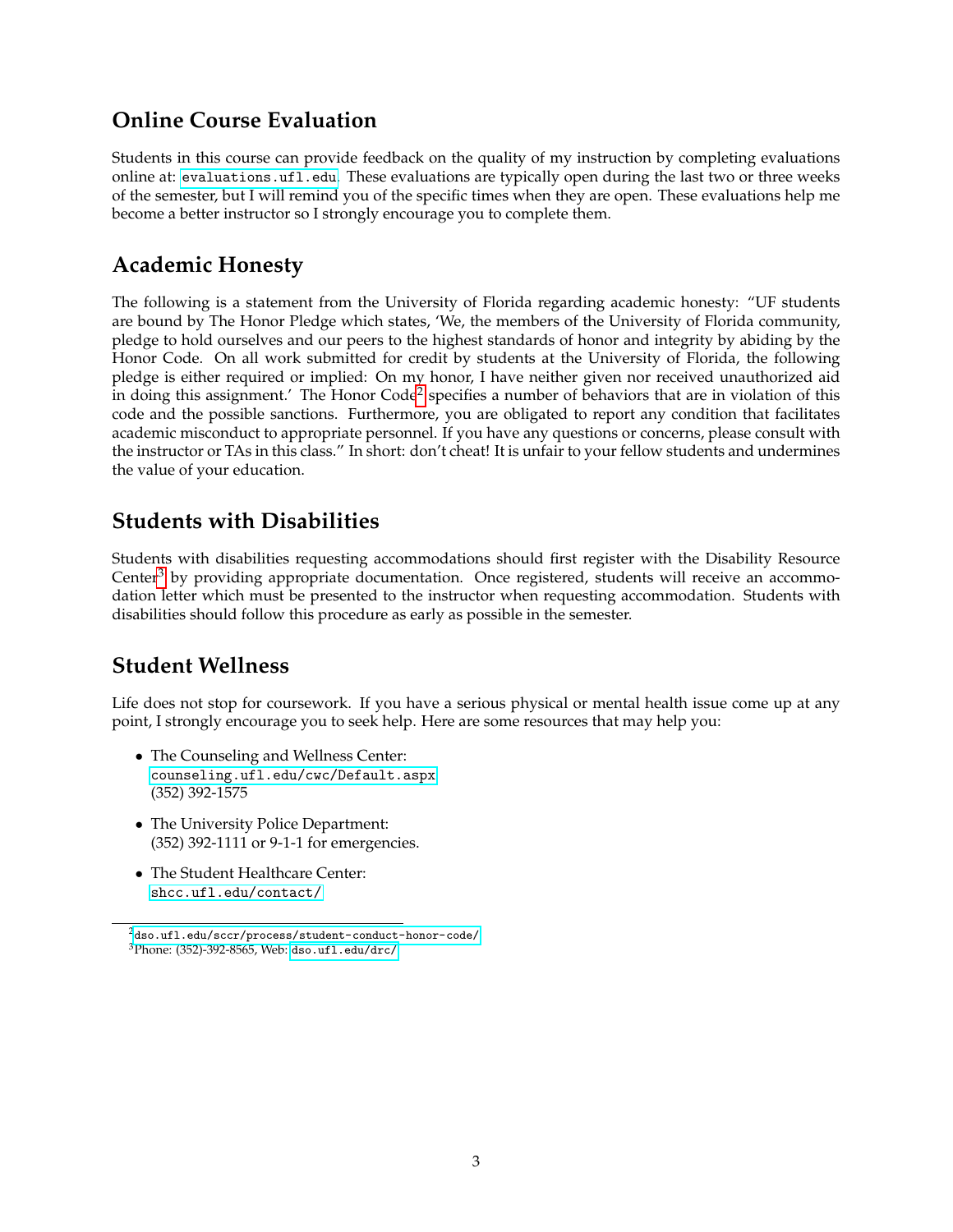| <b>TUESDAY</b>                                    | THURSDAY                                                           |
|---------------------------------------------------|--------------------------------------------------------------------|
| Aug 22nd                                          | 24th                                                               |
| Syllabus and Introduction                         | Trade in the Global Economy<br>Feenstra & Taylor, Chapter 1        |
| 29 <sub>th</sub>                                  | 31st                                                               |
| Trade and Technology: The                         | Trade and Technology: The                                          |
| Ricardian Model                                   | Ricardian Model                                                    |
| Feenstra & Taylor, Chapter 2                      | Feenstra & Taylor, Chapter 2<br><b>Extra Credit Assignment Due</b> |
|                                                   |                                                                    |
| Sep 5th                                           | 7th                                                                |
| Gains and Losses from Trade                       | Gains and Losses from Trade<br>Feenstra & Taylor, Chapter 3        |
| Feenstra & Taylor, Chapter 3                      | Problem Set 1 Due                                                  |
| 12 <sub>th</sub>                                  | $\overline{1}4th$                                                  |
| Hurricane Irma                                    | Trade and Resources: The                                           |
|                                                   | Heckscher-Ohlin Model                                              |
|                                                   | Feenstra & Taylor, Chapter 4                                       |
| 19th                                              | 21st                                                               |
| Trade and Resources: The<br>Heckscher-Ohlin Model | Trade and Resources: The<br>Heckscher-Ohlin Model                  |
| Feenstra & Taylor, Chapter 4                      | Feenstra & Taylor, Chapter 4                                       |
| 26 <sub>th</sub>                                  | 28 <sub>th</sub>                                                   |
| Movement of Capital and Labor                     | Midterm Exam 1 Review                                              |
| Feenstra & Taylor, Chapter 5                      | <b>Problem Set 2 Due</b>                                           |
| Oct 3rd                                           | 5th                                                                |
| Midterm Exam 1                                    | Movement of Capital and Labor                                      |
|                                                   | Feenstra & Taylor, Chapter 5                                       |
| 10th                                              | 12 <sub>th</sub>                                                   |
| Monopolistic Competition                          | Monopolistic Competition                                           |
| Feenstra & Taylor, Chapter 6                      | Feenstra & Taylor, Chapter 6<br><b>Problem Set 3 Due</b>           |
| 17th                                              | 19th                                                               |
| Offshoring                                        | Offshoring                                                         |
| Feenstra & Taylor, Chapter 7                      | Feenstra & Taylor, Chapter 7                                       |
|                                                   | <b>Problem Set 4 Due</b>                                           |
| 24th                                              | 26 <sub>th</sub>                                                   |
| Tariffs/Quotas under perfect                      | Tariffs/Quotas under perfect                                       |
| Competition<br>Feenstra & Taylor, Chapter 8       | Competition<br>Feenstra & Taylor, Chapter 8                        |
|                                                   |                                                                    |
| 31st                                              | Nov 2nd                                                            |
| Midterm Exam 2 Review<br><b>Problem Set 5 Due</b> | Midterm Exam 2                                                     |

## **Schedule (Subject to Change):**